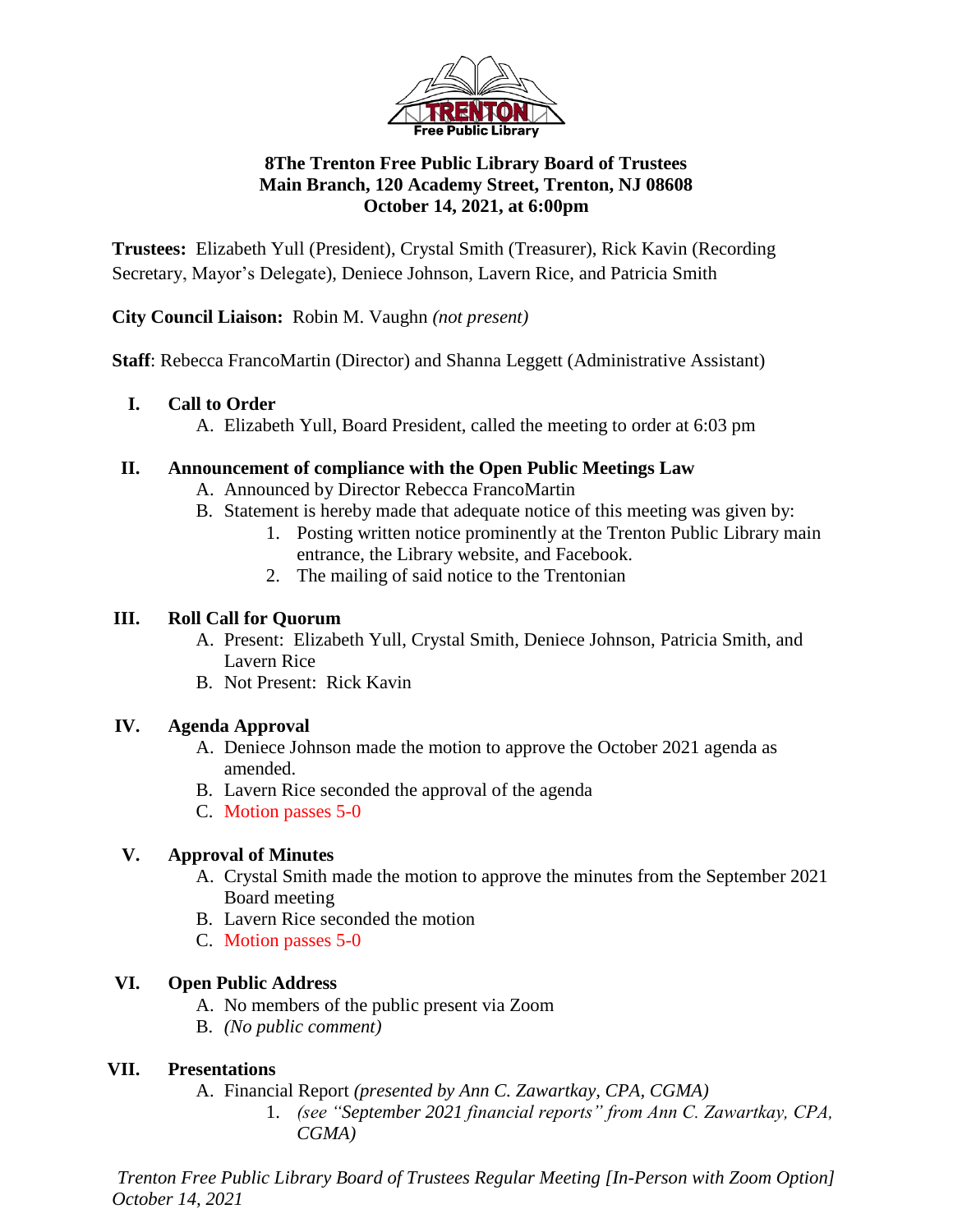- B. Personnel Report *(presented by Shanna Leggett)*
	- 1. Shanshan Ming has been hired as a Librarian 4
- C. Friends of TFPL *(presented by Pat Tumulty)*
	- 1. No FRIENDS Report
- D. Director's Report *(presented by Director Rebecca FrancoMartin)*

# 1. **COMMUNITY PARTNERS**

- a. **Trenton Health Team**
	- i. 3-week nurse check-up visit
	- ii. October event with Henry J. Austin vaccine unit until October  $30<sup>th</sup>$  @ 1pm
- b. **Dawn of Hope**
	- i. Partnership to provide hybrid format of programming for youth
	- ii. First session proposed is "Technology & Coding"

#### c. **Book Donation**

- i. Friday, Sept.  $17<sup>th</sup>$  at the Lipiniski Center
- ii. 10,000 books donated for the Library to distribute to the community
- iii. Donation facilitated by Trenton resident Austin Edwards, who procured them from Newark Rotary Club member Edward Mueller

## d. **Latino Merchant Association**

i. Discussed participation in upcoming Trenton Pink event on Oct.  $16<sup>th</sup>$ 

### e. **Old Mill Hill Society**

- i. Formalizing plans for December  $27<sup>th</sup>$  Patriots Week event
- ii. Continued communication via email

#### 2. **MARKETING**

- a. **Logo** design ongoing
- b. **Sharing events** with additional organizations

#### 3. **BUILDING & TECHNOLOGY**

- a. **IT tech** assigned for one month to complete the upgrade
- b. **Phone bill** decrease of \$2600 per month

#### 4. **STAFF & VOLUNTEERS**

#### a. **Princeton Public**

- i. Friend of the Library discussion on partnership to boost programming
- ii. Plan to honor all Friends during November's celebration of National Friends of Libraries Week

#### b. **Staff Work-from-Home Days**

- i. Staff worked from home during shortened Library closure from Oct. 4-6
- ii. Staff took several remote training sessions related to deescalation and homelessness
- iii. Staff continued to serve public through PureChat service on the website, responding to email inquiries, and marketing digital services as well as completing assigned projects
- 5. **CONTINUING EDUCATION & MEETINGS**
	- a. **Palace Project**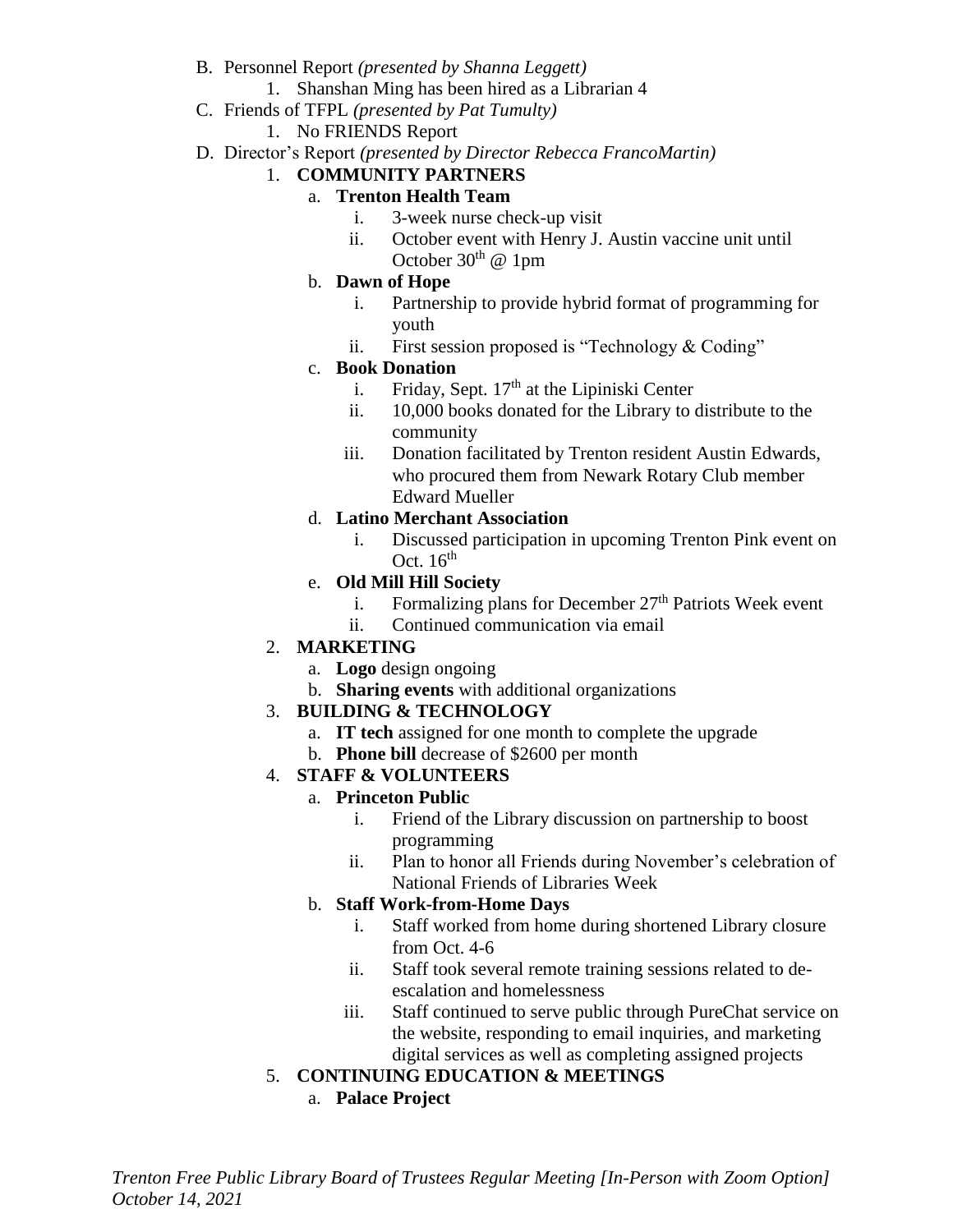- i. Supervising Librarian attended virtual meeting with the Director about the Palace Project
- ii. Visit [www.thepalaceproject.org](http://www.thepalaceproject.org/) for more information

# b. **Governor's Office**

- i. Public Library Directors meeting with Deborah Cornavaca, Deputy Chief of Staff of Outreach for Governor Murphy
- ii. Updates provided regarding resources available from the State for housing assistance and the upcoming November election

# 6. **COLLECTIONS & MATERIALS**

# a. **PopUp Libraries**

- i. Procurement process for devices and digital materials has begun
- ii. Carts have been created to order the materials necessary to provide patrons with a diverse collection of eBooks to download
- iii. Locations have been established and visits to facilities have begun in order to choose an optimal location for devices that will allow access to the community
- iv. Tentative kickoff date is November 1st
- v. Press release will go out and advertising materials will be posted physically and via social media
- b. The top adult non-fiction title for this month was *The Warmth of Other Suns* **by Isabel Wilkerson**

# 7. **FINANCES/FUNDING**

- a. American Rescue Plan update
	- i. Mayor's updated plan presented on 10/4
	- ii. \$4 million proposed for capital improvement projects at the main branch of the Library
		- i. This is increased from the originally allocated \$500,000 based on the need for major repairs and upgrades to the interior and exterior of the building
	- iii. Also listed is \$200,000 for repairs to the Briggs Branch Library
	- iv. \$350,000 for a mobile library still listed and likely to appear as a Year 2 item
	- v. All proposals must be approved by City Council
	- vi. Residents can offer feedback at [www.TalkTrenton.org](http://www.talktrenton.org/)
- b. NJSL Grant & Literacy Partners Grant awarded to the Library

# 8. **LIBRARY SERVICES**

- a. Hispanic Heritage Month
	- i. Displays and programming at the Library
	- ii. 25 adult art kits for recipe box
- b. Adult Computer Classes
	- i. "Open Lab" with one attendee per class being revised to a structured class to encourage greater participation
- c. Student Programming
	- i. After-school programs and class visits have resumed inperson at the Library and for outreach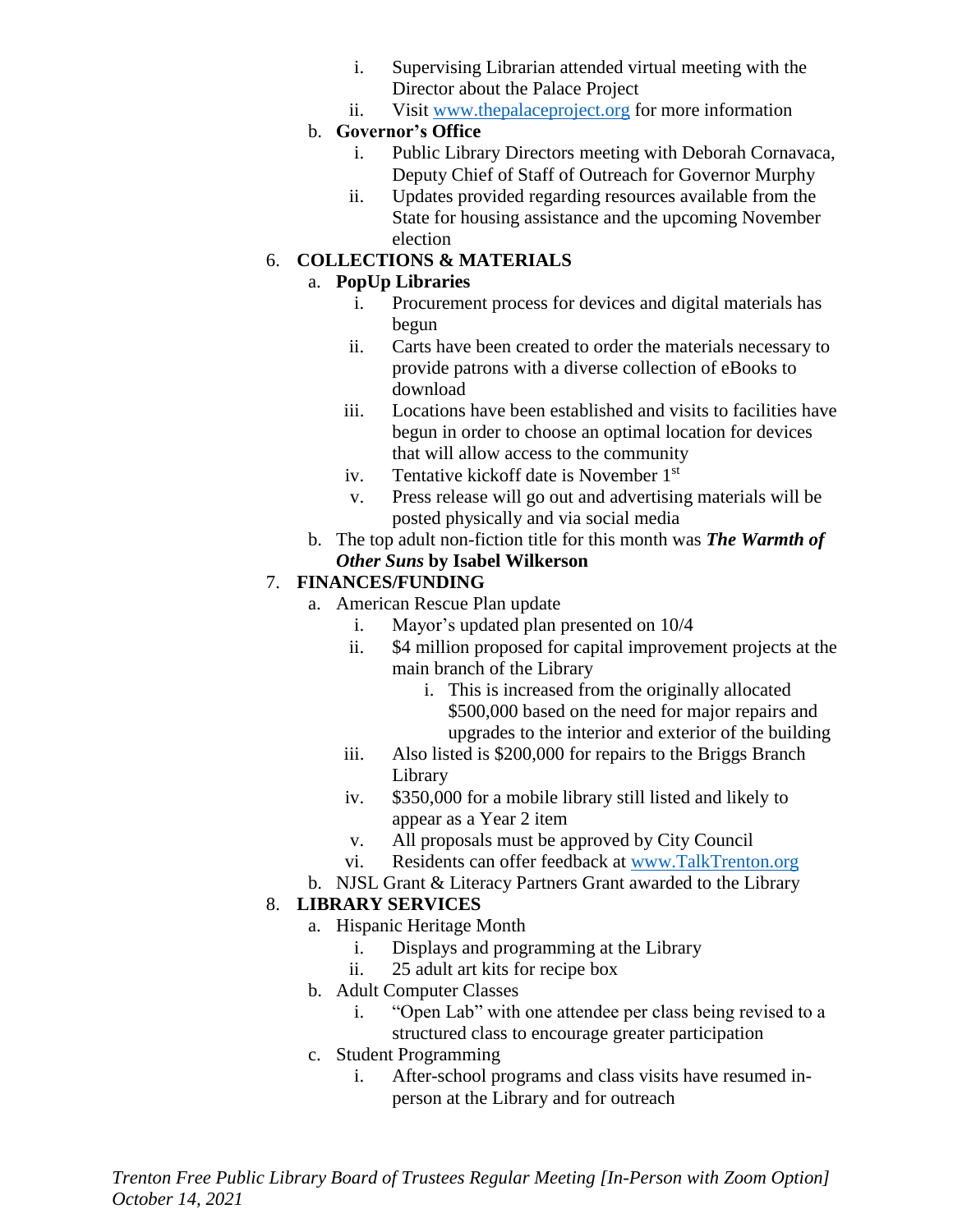- ii. Six combined visits in the Library, and one outreach activity per week
- d. Bilingual Storytime
	- i. Hosted twice in September
	- ii. Two families attended each of the two events
- e. Teen Action Group (TAG)
	- i. Enrollment increased
	- ii. Discussed volunteer opportunities for Halloween preparations at the Library
- f. Young Adults
	- i. In-person programming has resumed
- g. Interlibrary Loan Service
	- i. The ILL Service is back up and running
	- ii. Three requests submitted and filled so far

#### 9. **TRENTONIANA**

- a. The College of New Jersey (TCNJ)
	- i. Two interactive multimedia classes made four in-person visits to the Library
	- ii. Classes will work with the Trentoniana collection throughout the semester
- b. Zine Library
	- i. Web page, email address, and Instagram account created
	- ii. Instagram account currently has 102 followers and counting
	- iii. Two "Zinesters" expressed interest in presenting a workshop in the spring

# **VIII. Action Items**

A. Bill List

- 1. *(see "TFPL October 2021 Unpaid Bills")*
- 2. Approval of Bill List
	- a. Patricia Smith made the motion to approve the October bill list with two additions. (Butch Welding and Petty Cash)
	- b. Lavern Rice seconded the approval of the bill list
	- c. Motion passes 5-0

#### **IX. Old Business**

- A. HVAC Update- The Library closed for 3 days (Monday, Oct. 4-6) for asbestos removal. Work is under way estimated completion Feb. 2022
- B. Masonry Restoration Bid Withdrawal- Masonry Bid has been withdrawn due to the possibility of alternate fund from the ARPA to complete project.

#### **X. New Business**

- A. November BOT Meeting- Will be Nov. 18, 2021, due to the Veteran Holiday Nov.11, 2021. Patricia Smith moved, and Lavern Rice seconded the approval to move meeting.
- B. Selective Insurance Co. Recommendations & Discussion of Implications (Discussion will ensue at next BOT meeting)
- C. Staff Day- January 21, 2022, will be the next All Staff Day (The Library will be Closed)